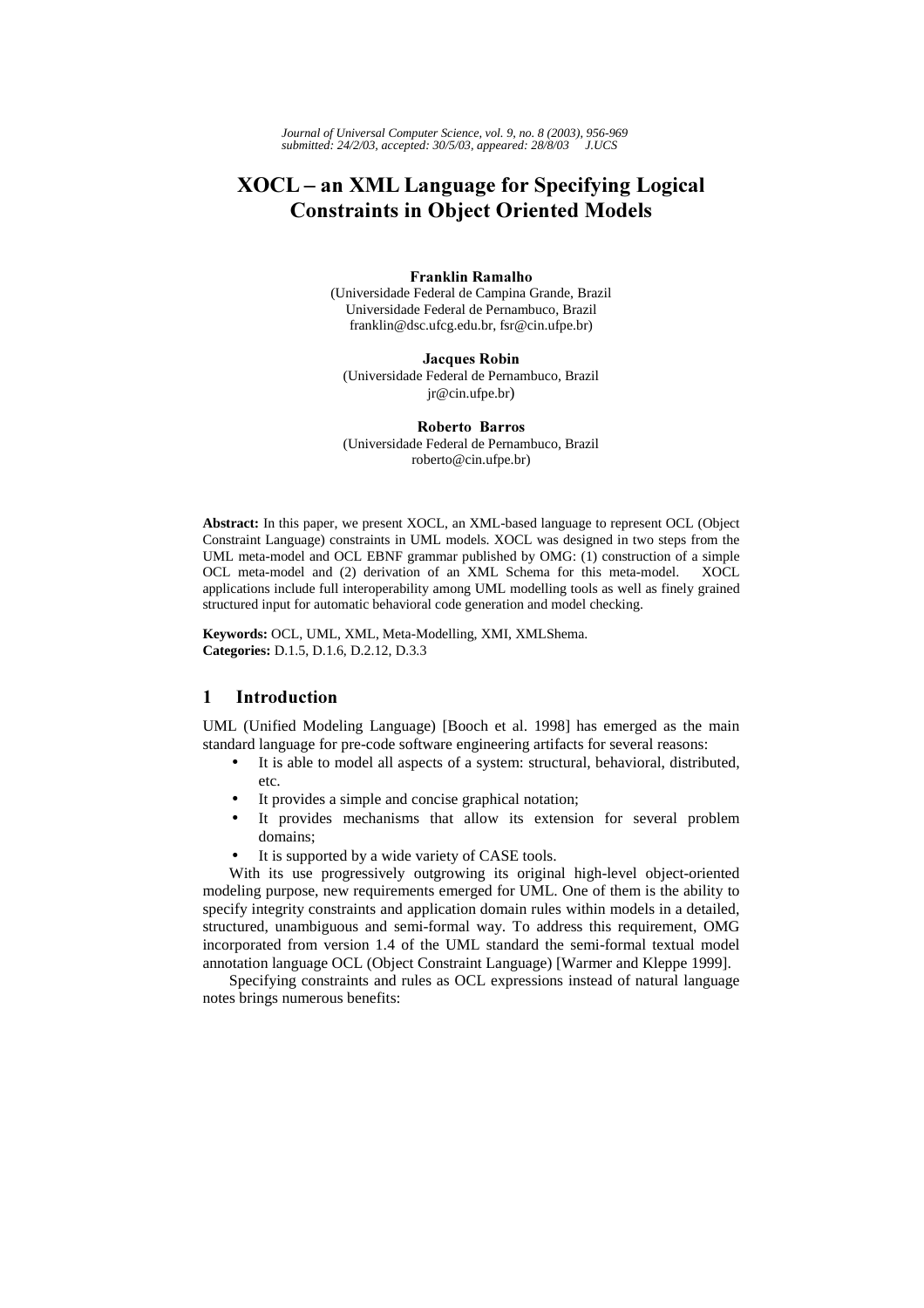- 1. It avoids ambiguity and therefore misunderstandings between developers;
- 2. It allows for much more thorough automatic correctness and consistency model checking [Brucker and Wolff 2001];
- 3. It greatly facilitates automated behavioral code-generation from models [Mellor and Balcer 2002];
- 4. It widens the applicability of UML beyond software engineering to new fields in which detailed, rigorous constraint or rule specification is crucial. These fields include data and metadata integration in data warehouses [Poole et al. 2001], disparate federated information systems [Purvis et al. 2000], semantic web ontologies [Cranefield and Purvis 1999], knowledge engineering [Schreiber 1999] [Devedzic 2001] and multi-agents systems engineering [Bergenti and Poggi 2000].

Several UML modeling tools such as Poseidon [Poseidon 2003] and Rose [Rose 2003] already support OCL constraints. However, each of these tools relies on an internal UML model storage format that: (1) is proprietary, and (2) mixes model content with its graphical layout. This virtually prevents reuse and integration of models developed with different tools. However, such reuse is a key aspect of the most modern trends in software engineering, information systems, databases and artificial intelligence.

To address this problem, OMG put forward XMI [OMG 2003], an XML based standard for representing UML models in textual format. XMI defines one XML element or attribute for each element of the UML graphical notation. Therefore, XMI encodes UML model content and structure separately from their visual presentation, much like XML does with web pages. Being based on XML also makes the XMI codification of an UML model both legible by humans and an appropriate input to model exchange, model checking and code generation software.

Although XMI has elements and attributes for all UML diagrams, its current version does not cover OCL constraints. This gap has prevented UML, OCL and XMI to reach their full potential as an integrated standard set for a variety of emergent applications. These applications include reuse of pre-code development artifacts in modern software engineering processes based on component markets, product lines, design patterns, frameworks and software architectures [Atkinson et al. 2002], automated model checking and fully automated code generation.

In this paper we propose XOCL, an XML language for detailed, fully structured encoding of OCL constraints and rules that completes the OMG and W3C standard puzzle to support such advanced applications. An XMI document with embedded XOCL expressions captures the complete structure and semantics of a UML model detailed with OCL constraints in a format that is adequate for both interchange and sophisticated processing.

Consider for example an automated behavioral code generator. An OCL constraint might serve as the basis for generating exception-raising code to call upon violation of the constraint. With current UML editors, the OCL constraint will appear in the XMI document exported by the editor and input to the code generator as a long, unstructured string inside a single  $\leq constant$  tag. Before tackling its generation task, the code generator will first need to parse this string into semantically relevant syntactic constituents and hence incorporate an OCL syntax grammar. But this defeats the very purpose of XML mediation among components, namely to avoid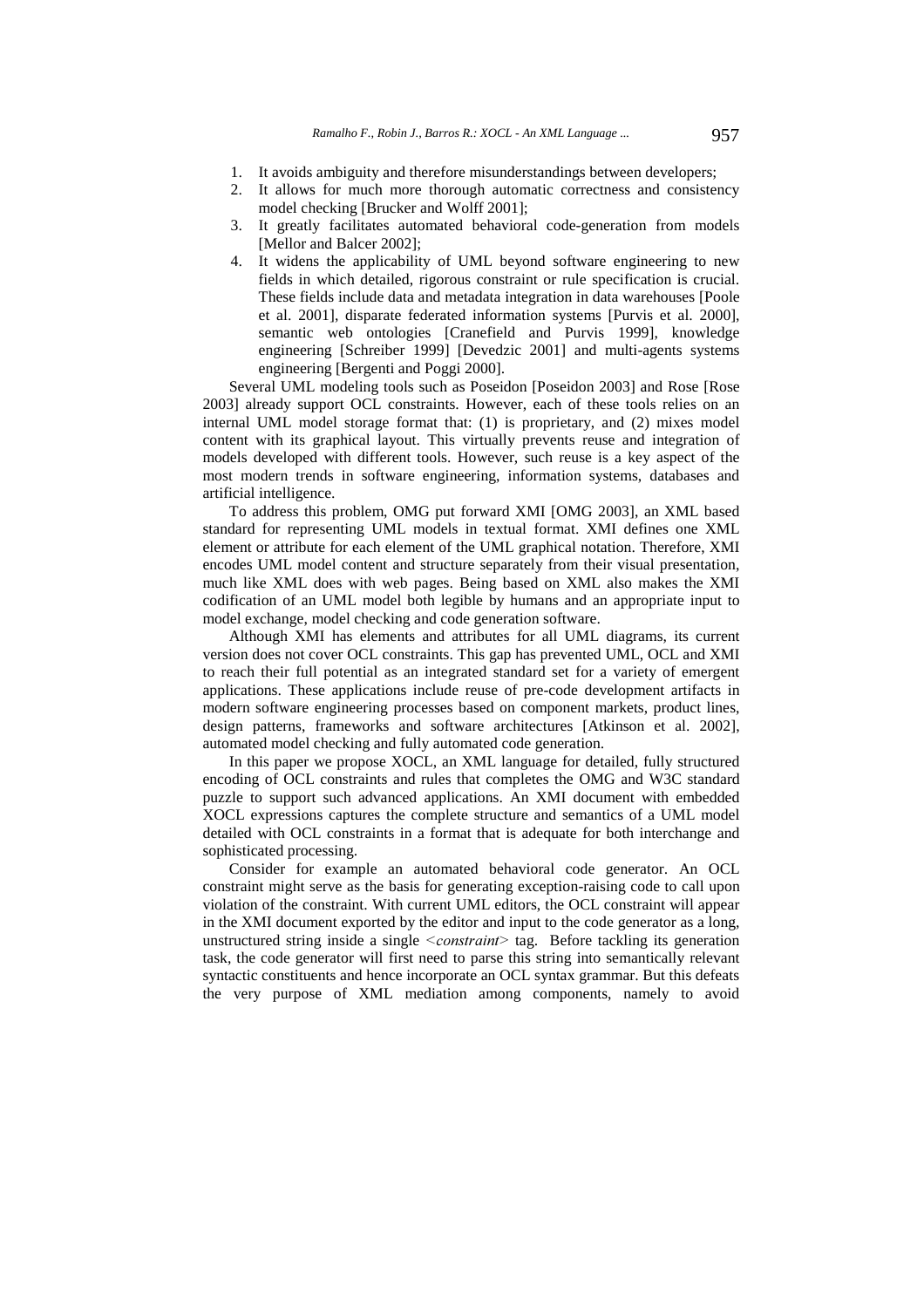encapsulating knowledge about upstream component languages into downstream ones to achieve a more modular and extensible task distribution.

# 2 Technological Background

#### $2.1$ **OCL**

OCL permits the specification of three kinds of constraints: invariants, which are static, and pre and post-conditions, which are dynamic. An invariant is associated to a class, an interface or a type. It specifies a condition that must be true for all instances of the associated class, interface or type, at any time. In contrast, a pre or postcondition is associated to an UML operation and specifies a condition that needs to be verified only immediately before or immediately after its execution (respectively).

Figure 1 shows an excerpt from the class diagram of a simple company UML model. The diagram includes two OCL constraints. The first one, *managerConstraint* is an invariant that requires all instances of the *Company* class that constitutes its context to have its *manager* association filled with an instance of the *Person* class with the *age* integer attribute value within the  $[18,65]$  interval and the *is Unemployed* boolean attribute set to *false*. The second one, *resultOkConstraint* is a post-condition that requires the method *income* of the *Person* class that constitutes its context to always return a value greater than  $5000$ .



*Figure 1: Example of an UML model with OCL constraints* 

These two example constraints illustrate the design rationale underlying OCL: to achieve the most practical balance between formal precision and intuitiveness for the widest possible user base.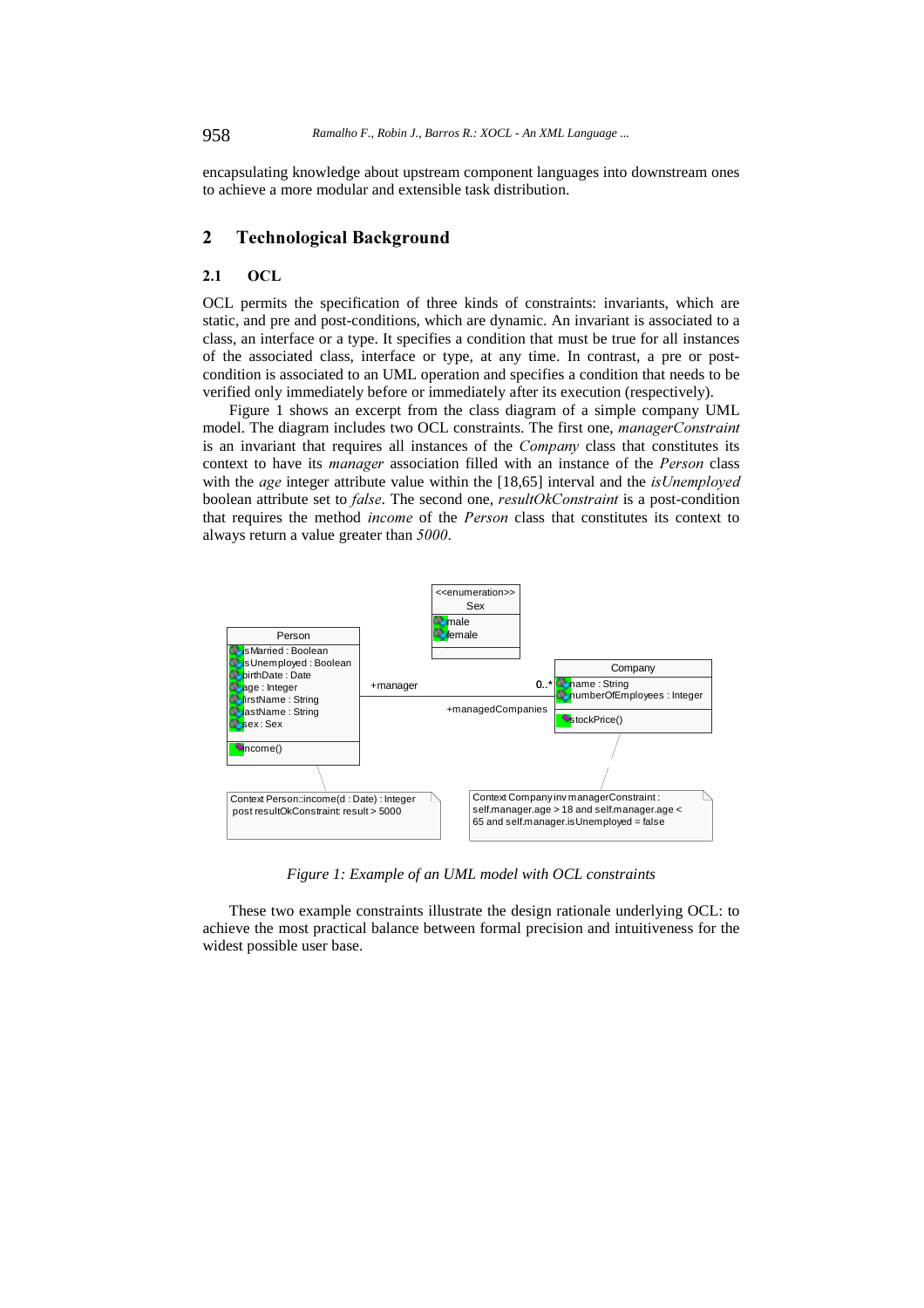#### 2.2 XML and XMLS

XML (eXtensible Markup Language) [W3C 2003] was initially created for publishing documents on the Web. Its main goals were: (1) divide semantic structure of document content (in XML) from its visual rendering by the browser (in HTML); and (2) codify the semantic structure in a format adequate for being used as both documentation (human legible) and data (input prepared for automated processing). These two features combined with the fact that XML is an open and general purpose standard, have progressively turned XML the choice for interoperability among databases, programming languages and intelligent agents in heterogeneous distributed applications. In these multiple roles, XML has blurred the distinctions between documents, concepts, data, information and knowledge and between areas such as information systems, distributed system, databases and artificial intelligence.

This new role for XML as a universal platform for interoperability made necessary to address two new requirements: (1) schema specification (or metadata) for XML data and (2) data and metadata distribution among multiple web sites. The W3C put forward XML Schema (XMLS) to address the first of these requirements and XML Name Spaces (XMLNS) to address the second one.

The  $\leq$ xmlns> element of an XML document generally indicates the URL where to find the schema that specifies the structure pattern to which the document must conform. This use of namespaces and schemas allows establishing, in a noncentralized way, a common understanding about the validity and the meaning of the XML data interchanged between components of an open system.

XMLS allows defining:

- The elements that can appear in a XML document;
- The attributes that can appear in each of these elements;
- How these elements can be nested;
- How these elements must be ordered at a specific nesting level;
- The data types of the elements and attributes, as well as its default or fixed values.

Before the XMLS definition, an XML document schema could be specified only using a DTD (Document Type Definition). Although handy for the initial, restricted, document representation purpose of XML, the DTD formalism revealed too limited for adequately specifying database schemas and the intentional part of knowledge bases. XMLS improves on DTD for such purposes thanks to the following features:

- Support for a richer set of built-in data-types than DTDs, including byte, date, integer, and SQL and Java primitive data-types;
- Use of an XML-based syntax, thus preventing the user to have to learn yet another syntax (that of DTD) and allowing reuse of all tools and languages available to create and manipulate XML documents to work with XMLS documents;
- Extensibility through XMLS constructs that allows reusing of parts of schemas in other schemas;
- Object-oriented user-defined data types with inheritance of element, attribute, and data-type definitions;
- Integration with XML namespaces.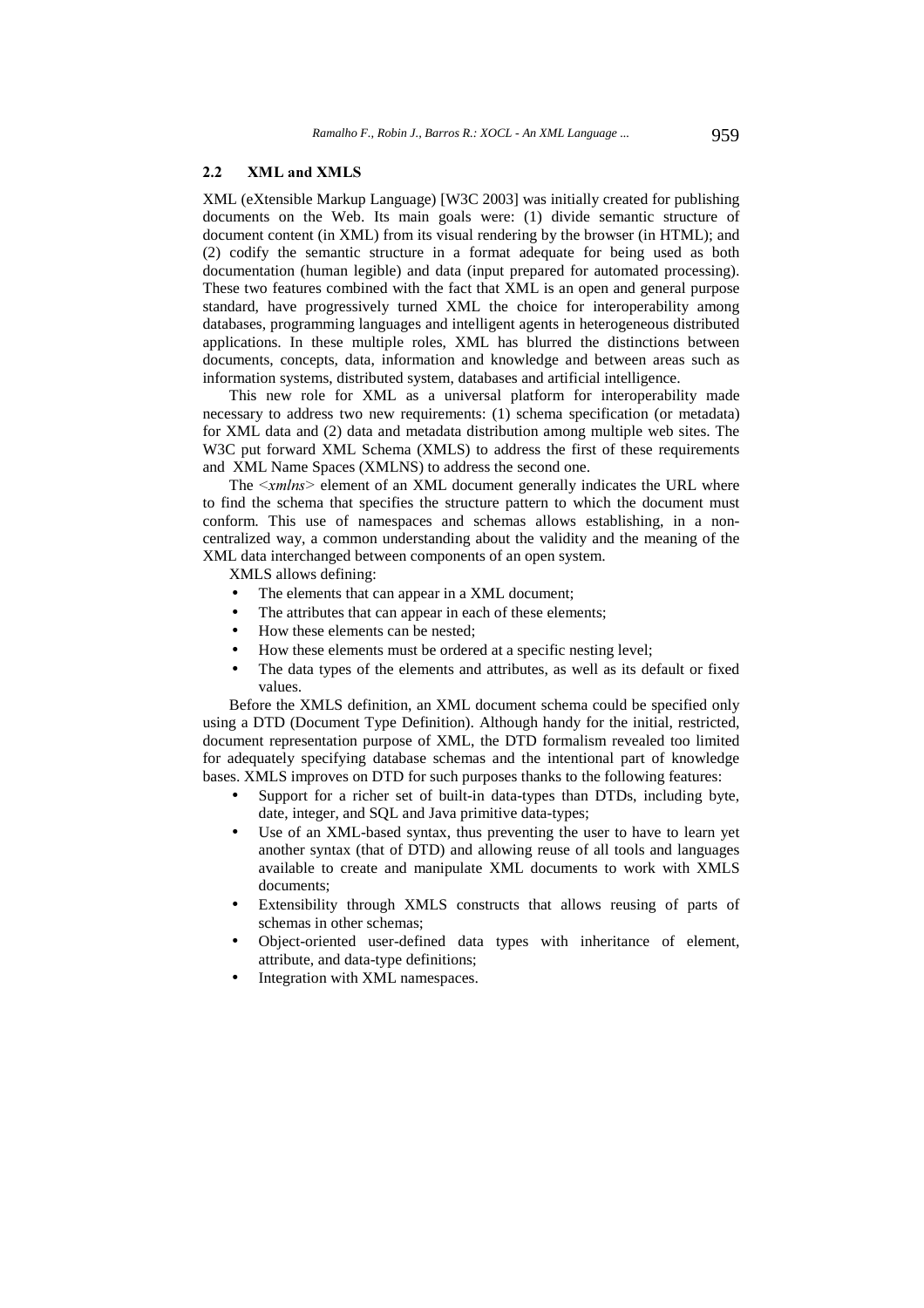#### 2.3 Models, meta-models, XML and UML

Three trends recently emerged in computational language design. The first one is the use of meta-circularity to specify language parts or extensions using the language itself. The relation between XML and XMLS exemplifies this trend: XML provides a syntactic standard for XMLS, whereas XMLS provides a structural standard for any documents, data or knowledge about a specific application domain codified in XML syntax. The second trend is the use of UML class diagrams together with OCL constraints to specify object-oriented models for representing basic types and language constructors. Such diagram is frequently called a language meta-model [Carlson 2001]. The third trend is the use of XMI for representing such meta-models in textual format with XML syntax. This approach permits using XLST [Kay 2000] to declaratively implement software that process artifacts written in the projected language (in our case, XOCL). Declarative programming within the XML paradigm allows faster prototyping and maintenance for a wide range of services such as automated code-generation, language translation, compilation and compression [OMG 2003].

Cooperation between such services in an open, component-based, heterogeneous system requires the definition of a common XMI meta-model schema. For a language meta-model is essentially a conceptual ontology of what the language can express, the use of a DTD to specify a meta-model schema is as problematic as its use to specify an artificial intelligence application knowledge base. XMI meta-model schemas are thus preferentially defined in XMLS.

# 3 XOCL Design Methodology

The three trends mentioned in the previous section can be combined in a two step language design methodology: (1) define an object-oriented meta-model of the language using a visual CASE tool that supports UML and OCL; and (2) codify in XMLS the schema for the XMI textual format of this meta-model. This is the approach we followed to design XOCL. We first defined a meta-model of OCL using UML and OCL itself. From this meta-model, we then specified an XML Schema for XOCL expressions to be embedded in XMI encoding of domain application UML models.

#### 3.1 An OCL Meta-Model

Our OCL meta-model consists UML class diagrams with OCL constraints that represent the OCL constructs and their associated UML constructs. Although being much simpler than the current draft meta-model under construction by OMG [OMG 2003], our meta-model covers all OCL constructs. We developed it from three sources: (1) the OMG UML 1.4 meta-model [OMG 2003] to guarantee its integration with the latest UML standard; (2) the OCL EBNF (Extended Bacchus-Naur Form) grammar [Reisner 1984], and (3) the OMG natural language OCL specification.

Figure 2 shows a small excerpt of our proposed OCL meta-model. Our OCL construct classes are shown in gray whereas the reused UML OMG meta-model classes are shown in white. An OCL constraint (*Constraint* class) consists of one or more expressions (*Expression* class) and is associated to a context (*Context* class).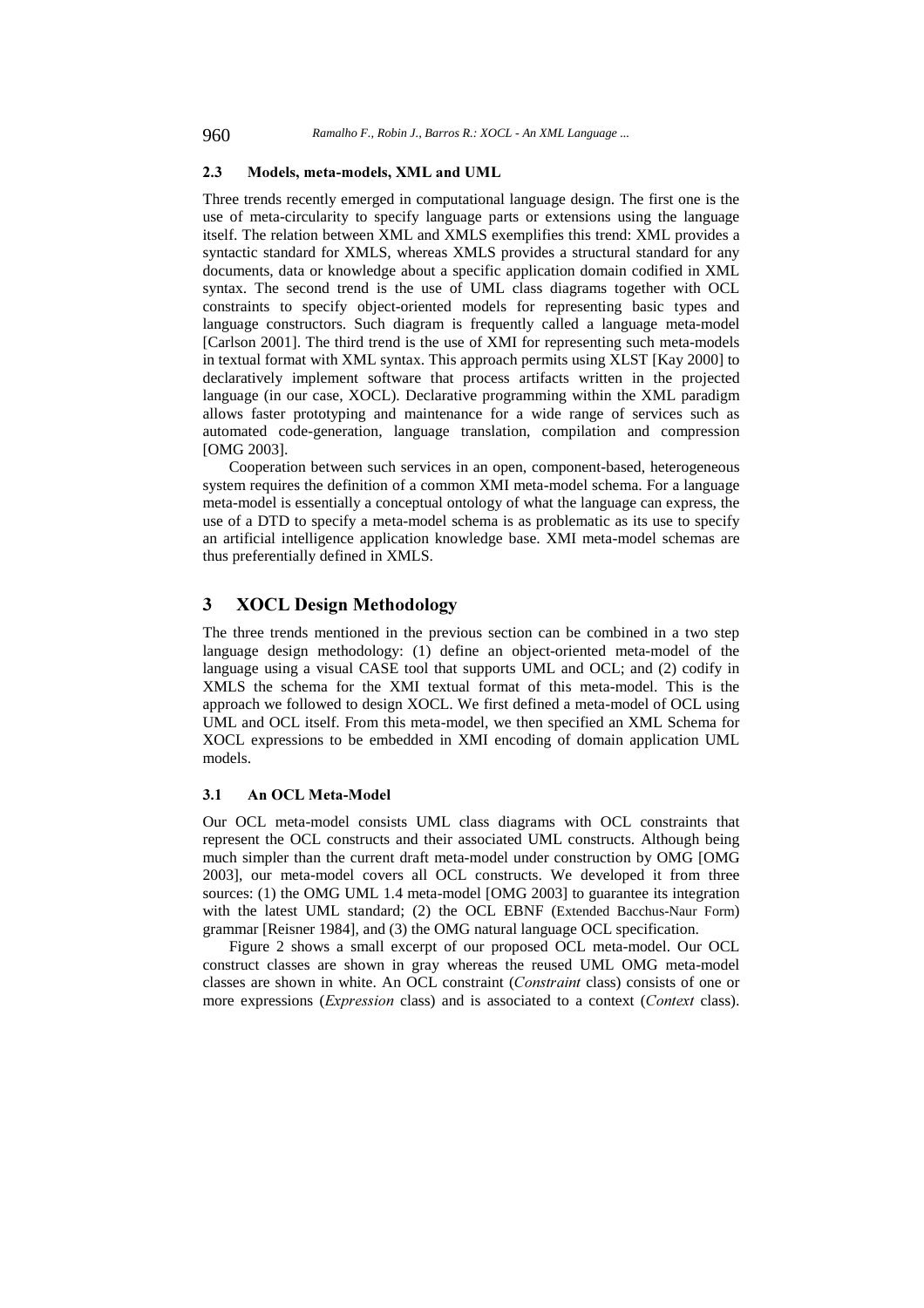This context either is structural (StructuralContext class) for invariant constraints or OCL variable definitions (respectively *Invariant* and *Definition* subclasses of the Structural Constraint class), or behavioral (Behavioral Context class) for pre and postcondition constraints (respectively PreCondition and PostCondition subclasses of the BehavioralConstraint class)<sup>1</sup>. In addition, a structural constraint applies to either a Feature or an AssociationEnd, two classes reused from the UML meta-model, while a behavioral constraint only applies to a *BehavioralFeature* another UML meta-model class that subsumes UML methods and operations.



*Figure 2 : Part of the OCL meta-model* 

#### 3.2 XOCL Schema

 $\overline{a}$ 

With this schema, applications can interchange XOCL messages with the guarantee that: (1) the receptor will have the same understanding about the data sent; (2) these data will not present any syntactical error; and (3) any piece of OCL code included at the XML document will not be incomplete.

Figure 3 shows an excerpt from the XOCL schema written in XMLS. This schema specifies that an XOCL constraint be identified through an <OCLConstraint> root element (line 1). According to the meta-model showed in section 3.1, a constraint is classified as StructuralConstraint or as BehavioralConstraint. A StructuralConstraint can be further classified as a Definition or an Invariant, whereas a BehavioralConstraint can be classified as a PreCondition or as a PostCondition. An <Invariant> element, specified between the lines 13 and 24 in Figure 3, has two mandatory child elements:  $\langle$ Context $\rangle$  (line 17) and  $\langle$ Body $\rangle$  (line 19) in order to

<sup>[1]</sup> This cross association between constraint subtypes and their respective associated context subtype is actually represented in the complete OCL meta-model as an OCL constraint that we omitted from Figure 2 to avoid cluttering it.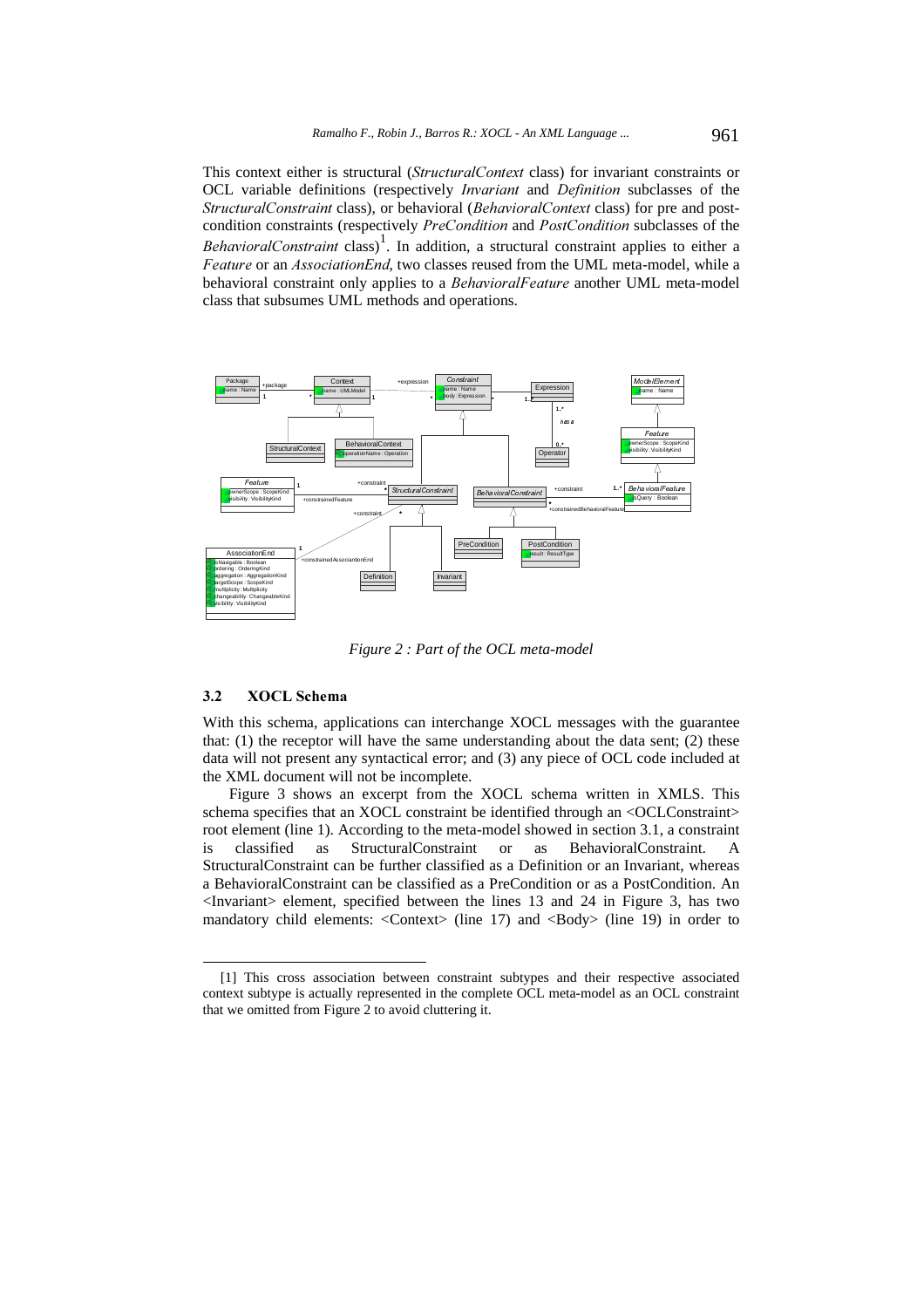validate only XOCL constraints with a specified context and a specified OCL code body.

| 1               | <xs:element name="OCLConstraint" type="xocl:ConstraintType"></xs:element>         |
|-----------------|-----------------------------------------------------------------------------------|
| 2               | <xs:complextype abstract="true" name="ConstraintType"></xs:complextype>           |
| $\overline{3}$  | <xs:complextype abstract="true" name="StructuralConstraintType"></xs:complextype> |
| 4               | <xs:complexcontent></xs:complexcontent>                                           |
| 5               | <xs:extension base="xocl:ConstraintType"></xs:extension>                          |
| 6               |                                                                                   |
| 7               |                                                                                   |
| 8               | <xs:complextype abstract="true" name="BehavioralConstraintType"></xs:complextype> |
| 9               | <xs:complexcontent></xs:complexcontent>                                           |
| 10              | <xs:extension base="xocl:ConstraintType"></xs:extension>                          |
| 11              |                                                                                   |
|                 | 12                                                                                |
| 13 <sup>1</sup> | <xs:complextype name="InvariantConstraintType"></xs:complextype>                  |
| 14              | <xs:complexcontent></xs:complexcontent>                                           |
| 15              | <xs:extension base="xocl:StructuralConstraintType"></xs:extension>                |
| 16              | <xs:sequence></xs:sequence>                                                       |
| 17              | <xs:element <="" name="Context" td=""></xs:element>                               |
| 18              | type="xocl:StructuralContextType"/>                                               |
| 19              | <xs:element name="Body" type="xocl:ExpressionType"></xs:element>                  |
| 20              |                                                                                   |
| 21              | <xs:attribute name="name" type="xs:string"></xs:attribute>                        |
| 22              |                                                                                   |
| 23              |                                                                                   |
| 24              |                                                                                   |
| 25              | <xs:complextype name="PreConditionConstraintType"></xs:complextype>               |
| 26              | <xs:complexcontent></xs:complexcontent>                                           |
| 27              | <xs:extension base="xocl:BehavioralConstraintType"></xs:extension>                |
| 28              | <xs:sequence></xs:sequence>                                                       |
| 29              | <xs:element <="" name="Context" td=""></xs:element>                               |
| 30              | type="xocl:BehavioralContextType"/>                                               |
| 31              | <xs:element <="" name="Body" td=""></xs:element>                                  |
| 32              | type="xocl:ExpressionType"/>                                                      |
| 33              | $\langle x s : \text{sequence} \rangle$                                           |
| 34              | <xs:attribute name="name" type="xs:string"></xs:attribute>                        |
| 35              |                                                                                   |
| 36              |                                                                                   |
|                 | 37                                                                                |
|                 |                                                                                   |

*Figure 3: XOCL elements definition in XMLS* 

Each OCL construct of our complete OCL meta-model has a corresponding XML construct, either an element or an attribute, in XOCL. In addition to define such constructs, the XOCL XMLS also specifies valid nesting among these constructs. There are many different possible ways to encode such constructs and nesting constraints in XMLS. The most straightforward codifications turned out to be very verbose and thus hard to understand by human users. There are several XMLS design issues involved making XOCL a concise and clear language. They are discussed in the next section.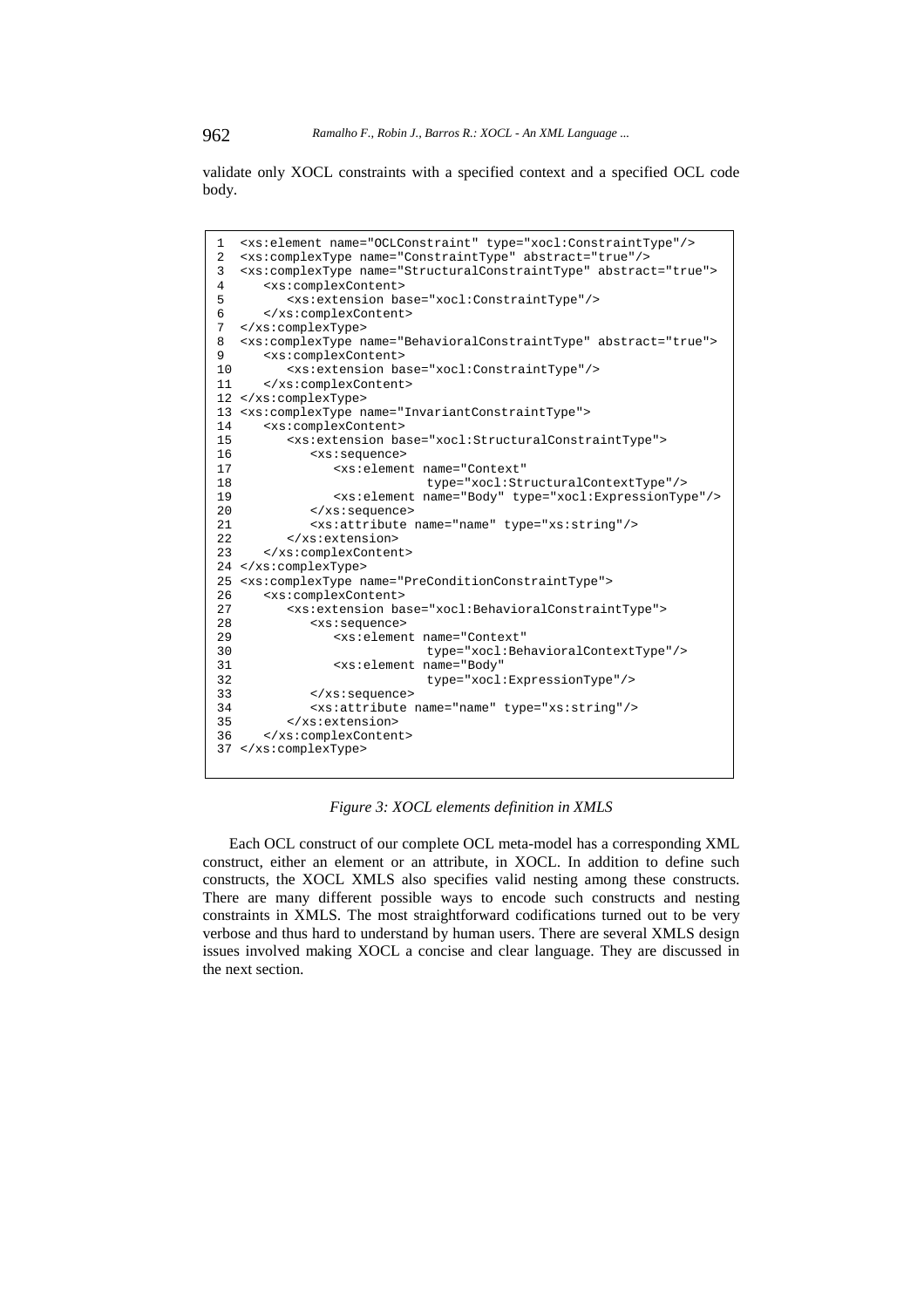# 4 Issues in Mapping Object-Oriented Models to XML Schema

The design of XOCL raised many issues concerning the relative conciseness, genericity and extensibility of alternative codifications and the resulting compromise between human legibility and machine processing simplicity. For lack of space, we focus our discussion here on only two key issues: (1) usage of inheritance and (2) usage of XMLS grouping.

#### 4.1 Usage of Inheritance

 $\overline{a}$ 

In XMLS, inheritance is provided by the  $\leq$ extension $\geq$  constructor, which allows a type to extend another already declared. This is illustrated in Figure 3: < $OCLConstraint$  is declared as a *ConstraintType* (line 1). This type is complex, in the sense that it may have at least one child element or attribute, and abstract, in the sense that it cannot be instantiated as an XML element. Two others abstract types that extend *ConstraintType* are StructuralConstraintType (line 3) and BehavioralConstraintType (line 8). While InvariantConstraintType (line 13) extends StructuralConstraintType, it is not abstract and can type any <OCLConstraint> element. *PreConditionConstraintType* (line 25) similarly extends BehavioralConstraitnType. Given this type hierarchy, declaring in a XML document that an OCL constraint is an invariant, only involves adding the single element: <*OCLConstraint xsi:type*="InvariantConstraintType">  $^2$ . Using inheritance, one of the features that make XMLS more expressive than DTD, allows an XOCL specification to be concise without leaving out details. This carries over to the code of processing applications taking as input XMI documents with embedded XOCL. For example, an XSLT application can have different rules for processing invariants and for processing pre-conditions. Such differentiated processing would not be straightforward were all constraints identified only through the <Constraint> element.

As mentioned in section 3.1, while the context of an invariant is only an UML classifier (e.g., a class), the context of a pre or post-condition consists of a pair <UML classifier, UML operation> (e.g., a class and one of its methods). In our OCL metamodel, this is accounted for by a constraint context type hierarchy that reflects the constraint type hierarchy. How XMLS type inheritance allowed us to encode this directly in XOCL is shown in Figure 4. The StructuralContextType has just two child elements:  $(1)$  <Package> (line 6) that identifies the package where the UML artefact is; and (2) <UMLClassifier> (line 8) that identifies the UML artifact whose constraint is applied. On the other hand, the BehavioralContextType has three additional child elements: (1) <OperationName> (line 22) that identifies the method name where the pre or post-condition is applied; (2) <FormalParameterList> (line 23) that contains a list of all parameters of the method identified by  $\langle$ OperationName $\rangle$  tag; and (3)  $\leq$ ReturnType $\geq$  (line 25) that declares the return type of the method.

<sup>[2]</sup> The xsi:type attribute is a XML keyword for typing the current element, in the case, *<OCLConstraint>*.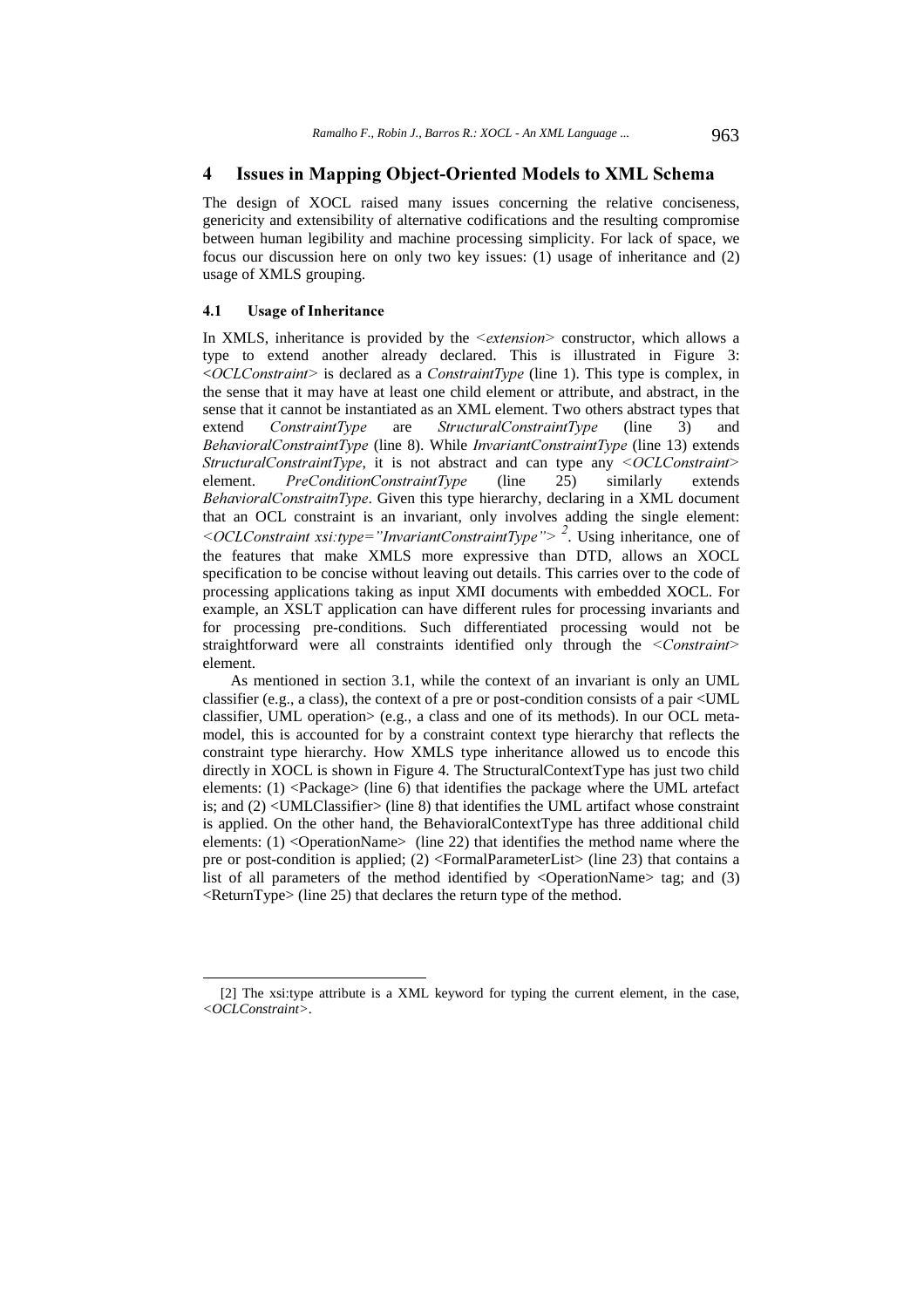```
1 <xs:complexType name="ContextType" abstract="true"/> 
2 <xs:complexType name="StructuralContextType"> 
      3 <xs:complexContent> 
4 <xs:extension base="xocl:ContextType"> 
5 <xs:sequence><br>6 <xs:elemen
6 <xs:element name="Package" type="xocl:PackageType" 
7 minOccurs="0"/><br>8 <xs:element name="UMLClassif
               8 <xs:element name="UMLClassifier" 
9 type="xocl:UMLModelType"/> 
            10 </xs:sequence> 
11 \epsilon/ye:extension>
12 </xs:complexContent>
13 </xs:complexType> 
14 <xs:complexType name="BehavioralContextType" abstract="true"> 
15 <xs:complexContent> 
16 <xs:extension base="xocl:ContextType"> 
17 <xs:sequence><br>18 <xs:elemen
               18 <xs:element name="Package" type="xocl:PackageType" 
19 minOccurs="0"/> 
20 <xs:element name="UMLClassifier" 
21 type="xocl:UMLModelType"/> 
22 <xs:element name="OperationName" type="xs:string"/><br>23 <xs:element name="FormalParameterList"
               23 <xs:element name="FormalParameterList" 
24 type="xocl:FormalParameterListType"/> 
25 <xs:element name="ReturnType" type="xocl:Type"/><br>26 </xs:sequence>
            26 </xs:sequence> 
27 </xs:extension> 
28 </xs:complexContent> 
29 </xs:complexType>
```
*Figure 4: Type inheritance in XOCL schema* 

#### 4.2 Usage of Element Groups

In our XOCL schema, all operators are defined through the  $\langle x \rangle$  strongs XMLS constructor. This allows defining element groups to be reused in various complex type definitions, so as to avoid repetitions of the same element definitions within several other different complex type definitions. An example of the combined usage of element grouping and type inheritance in XOCL is given in Figure 5. An expression type hierarchy first distinguishes between atomic and compound expressions. For example, ' $A > B$ ' is a compound expression of subtype comparative. Its components are the comparative operator '>' and its operand A and B, both atomic expressions. Lines 8-23 in Figure 5 define the group of comparative operators (ComparativeOperators group). This group can then be referenced anywhere as a substitute for the repetition of the all the comparative operators definition. Lines 3-5 contain an example of such reference. Figure 6 shows the XOCL <GreaterThan> element encoding the 'A  $>$  B' expression following the Schema fragment of Figure 5.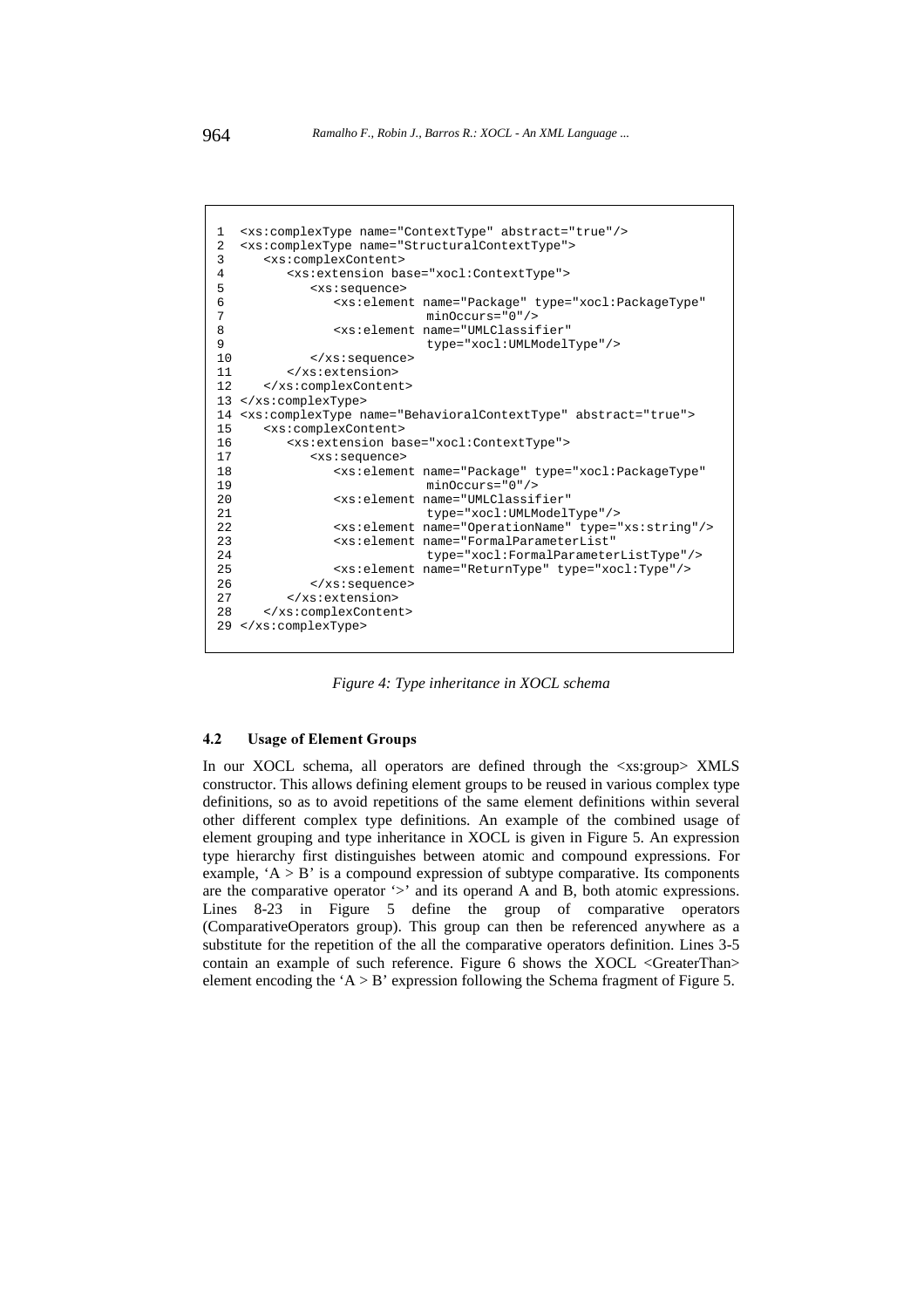

*Figure 5: ComparativeOperator group and ComparativeOperatorType composed type specification* 



*Figure 6: Use of <GreaterThan> element*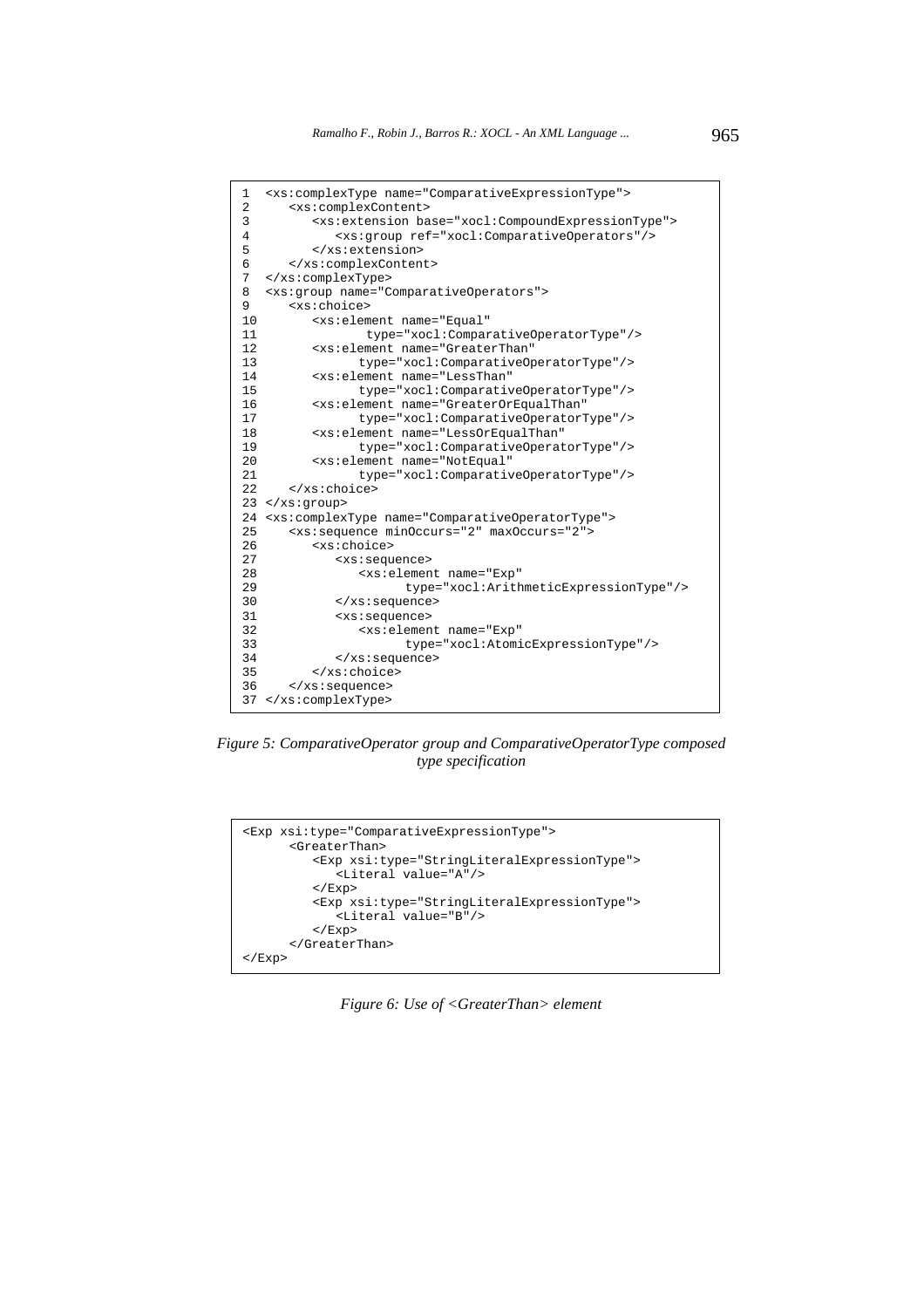# 5 Example of OCL constraint codified in XOCL

Having discussed some aspects of the XOCL schema, let us now look at an example XML element that follows this schema. Such element is given in Figure 7. It codifies in XOCL the first example OCL constraint of section 2.1 reproduced below:

Context Company inv managerConstraint:

self.manager.age > 18 and Self.manager.age < 65 and self.manager.isUnemployed = false

In Figure 7, the  $\leq OCLConstraint$  root element, at line 1, just identifies the element as specifying an OCL constraint. Lines 3 to 5 declare the context associated with the constraint. Line 4 specifies that this context is an UML class identified through an xsi:type attribute of the <UMLClassifier> element. At line 4, the class associated to the constraint is identified via a name attribute, in this example with value "Company".

Next comes the <Body> element that contains the OCL expressions specified in lines 6-51. Line 6 indicates that the constraint body expression is of type NaryLogicalExpressionType. In this example, the expression is a Boolean conjunction encoded by an <And> element in line 7. This element has three operands, each one being a comparative expression (indicated by an <Exp> element). They are respectively encoded in lines 8-20, 21-34 and 35-49.

The first comparative expression specifies the "self.manager.age  $> 18$ " constraint consisting of the '>' operator and its two operands: 'self.manager.age' and '18'. This constraint is encoded as a <GreaterThan> element with one child element per operand. The first one, in lines 9-15, is an <Exp> element, with the xsi:type attribute filled with "UMLModelPropertyCallExpressionType" because it references a role (manager) and an attribute (age) of a class (Company). <PropCall> elements appear as child elements which nesting reflects the construct nesting of the OCL expression. Therefore, we have one <PropCall> element (line 10) for the 'self' OCL keyword, another (line 11) for the 'manager' role and another (line 12) for the 'age' attribute. The second operand, in lines 16-18, is an expression element of type StringLiteralExpressionType with one child <Literal> element that contains the operand value specified through the value attribute.

The two other comparative expressions of the constraint, "self.manager.age  $< 65$ " and "self.manager.isUnemployed = false" that appear next as child elements of the <And> element are encoded following the same conventions.

#### 6 Conclusions

In this paper we presented XOCL, an XML language to codify OCL constraints. XOCL elements can be embedded within XMI documents to provide the same detailed XML structuring for constraints as for the other parts of a UML model. To design XOCL, we started by constructing a complete, but simple OCL meta-model using UML and OCL itself. From this meta-model we then specified an XOCL document schema using XMLS. Our main concern when faced with alternative design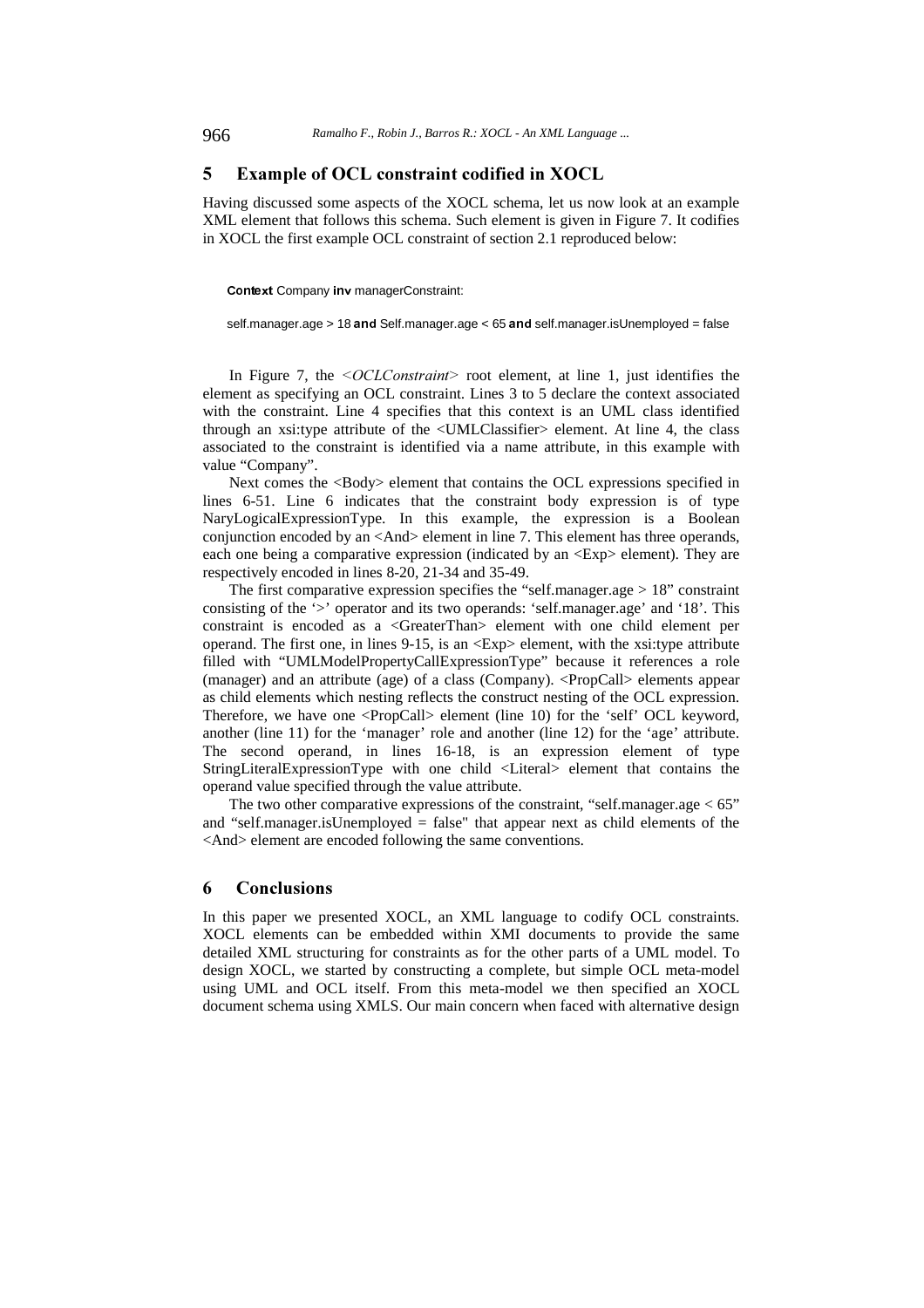```
1 <OCLConstraint xsi:type="InvariantConstraintType" 
2 name="managerConstraint"><br>3 <Context>
    3 <Context> 
4 <UMLClassifier xsi:type="ClassType" name="Company"/> 
5 </Context><br>6 <Body xsi:
6 <Body xsi:type="NaryLogicalExpressionType"> 
7 <And><br>8 <F
8 <Exp xsi:type="ComparativeExpressionType"> 
8 <GreaterThan><br>9 <GreaterThan>
9 <Exp xsi:type="UMLModelPropertyCallExpressionType"><br>10 <PropCall name="self" type="Object">
                    10 <PropCall name="self" type="Object"> 
11 <PropCall name="manager" type="Association"> 
12 <PropCall name="age" type="Attribute"/>
(2) </PropCall>
13 </PropCall><br>14 </PropCall>
14 </PropCall><br>15 </Exp>
                 \langle Exp>
16 <Exp xsi:type="ArithmeticalLiteralExpressionType"> 
17 <Literal value="18"/>
(Exp>
18
18 \langleExp><br>19 \langle/Greater
              19 </GreaterThan> 
20 </Exp> 
21 <Exp xsi:type="ComparativeExpressionType"> 
22 <LessThan> 
23 <Exp xsi:type="UMLModelPropertyCallExpressionType"> 
24 <PropCall name="self" type="Object"> 
25 \text{Propcall name} = \text{"image"} \quad \text{type} = \text{"Association"}<br>
26 \text{Propcall name} = \text{"range"} \quad \text{type} = \text{"Atxibute"}26 <PropCall name="age" type="Attribute"/> 
                        27 </PropCall> 
28 </PropCall> 
29 \langle Exp>
30 <Exp xsi:type="ArithmeticalLiteralExpressionType"><br>31 <Literal value="65"/>
31 <br/>
<Literal value="65"/>
</br/>
</br/>
</br/>
</br/>
</br/>
</br/>
</br/>
</br/>
</br/>
</br/>
</br/>
</br/>
</br/>
</br/>
</br/>
</br/>
</br/>
</br/>
</br/>
</br/>
</br/>
</br/>
</br/>
</br/>
</br/>
</br/>
</br/>
</
                 \langle Exp>
33 </LessThan> 
34 </Exp> 
35 <Exp xsi:type="ComparativeExpressionType"> 
36 <Equal><br>37 <Exp
                 37 <Exp xsi:type="UMLModelPropertyCallExpressionType"> 
38 <PropCall name="self" type="Object"> 
39 <PropCall name="manager" type="Attribute"> 
                           40 <PropCall name="isUnemployed" 
41 type="Attribute"/> 
42 </PropCall> 
43 </PropCall></PropCall>
44 \langle Exp><br>45 \langle Exp x
                 45 <Exp xsi:type="BooleanLiteralExpressionType"> 
46 <Literal value="false"/> 
47 \langle Exp><br>48 \langle Equal>
48 </Equal><br>49 </Exp>
49 \lt/\text{Exp}<br>50 \lt/\text{And}\langleAnd>
51 </Body> 
52 </OCLConstraint>
```
*Figure 7 – Example of code in XOCL language*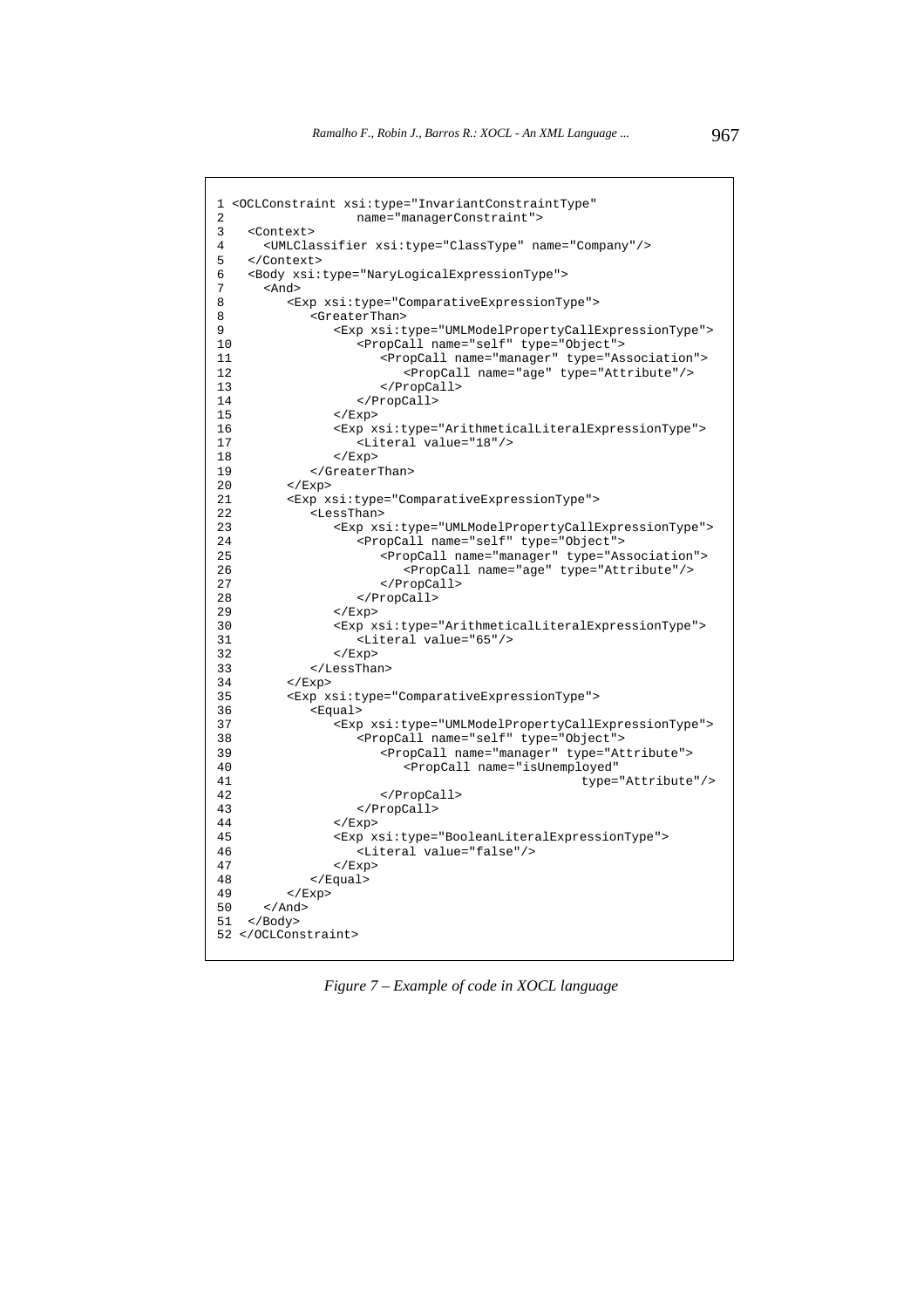options for this schema has been to make XOCL elements as concise as possible to facilitate their understanding by both human readers and software applications. Concision also save communication bandwidth for model interchange over the network.

The methodology we outlined in this paper for the design of XOCL is general. It can be used to design XML codification of any language. This is an interesting contribution given the ubiquitous need for such codifications triggered by the growing success of XML mediated multi-language development process and platform such as the MDA architecture [OMG 2003] and .net.

The XOCL language presented in this paper provides a key missing piece of the OMG and W3C standard puzzle, that includes XML, XMLNS, XMLS, XSLT, UML, OCL, XMI and CWM, to support advanced applications and development practices within such open, heterogeneous paradigms. We intend to submit it as a proposal to the appropriate OMG working group. It is available for inspection and feedback on the web at www.cin.ufpe.br/~fsr/xocl.

The purpose of XOCL is to fill a gap in XMI. To be useful in practice, it needs to be integrated XOCL with XMI. This not an immediate step because the current XMI specification provided by OMG is encoded as a DTD. For the same reasons discussed in sections 2.2 and 4 which motivated specifying XOCL as an XMLS, the expressive limitations of DTD turn this XMI specification under-constrained and the documents that conform to it extremely verbose. To address this problem, an OMG working group is currently drafting an XMLS for XMI.

XMLS suffers himself from some limitations. For example, it does not allow expressing validity constraints that involve elements located in different branches of an XML document viewed as a tree. To address this limitation and others, Schematron [Schematron 2002] and XCSL [XCSL 2001] have been proposed to complement XMLS to encode more sophisticated XML document schemas. Theses languages are based on arbitrary document fragment matching and transformation patterns using the W3C standards XPath [Kay 2000] and XSLT. They can be easily integrated with XMLS ( $e.g.,$  Schematron expression can even be embedded within an  $XMLS \leq appinfo$  element). As future work, we intend to choose one of these constraint specification languages to refine and more concisely and generically express the most complex constraints of our XOCL Schema.

#### **Acknowledgements**

This research was supported by grants from CNPq (Conselho Nacional de Desenvolvimento Científico e Tecnológico) of the Brazilian Federal Government.

### **References**

[Atkinson et al. 2002] Atkinson, C., Bayer, J., Bunse, C., Kamsties, E., Laitenberger, O., Laqua, R., Muthig, D., Paech, B. Wust, J. and Zettel, J.: "Component-based product line engineering with UML"; Addison-Wesley, Reading/MA (2002).

[Bergenti and Poggi, 2000] Bergenti F. and Poggi A.: "Exploiting UML in the Design of Multi-Agent Systems"; Proc. ECOOP - Workshop on Engineering Societies in the Agents' World, Sophia Antipolis and Cannes (2000), 96-103.